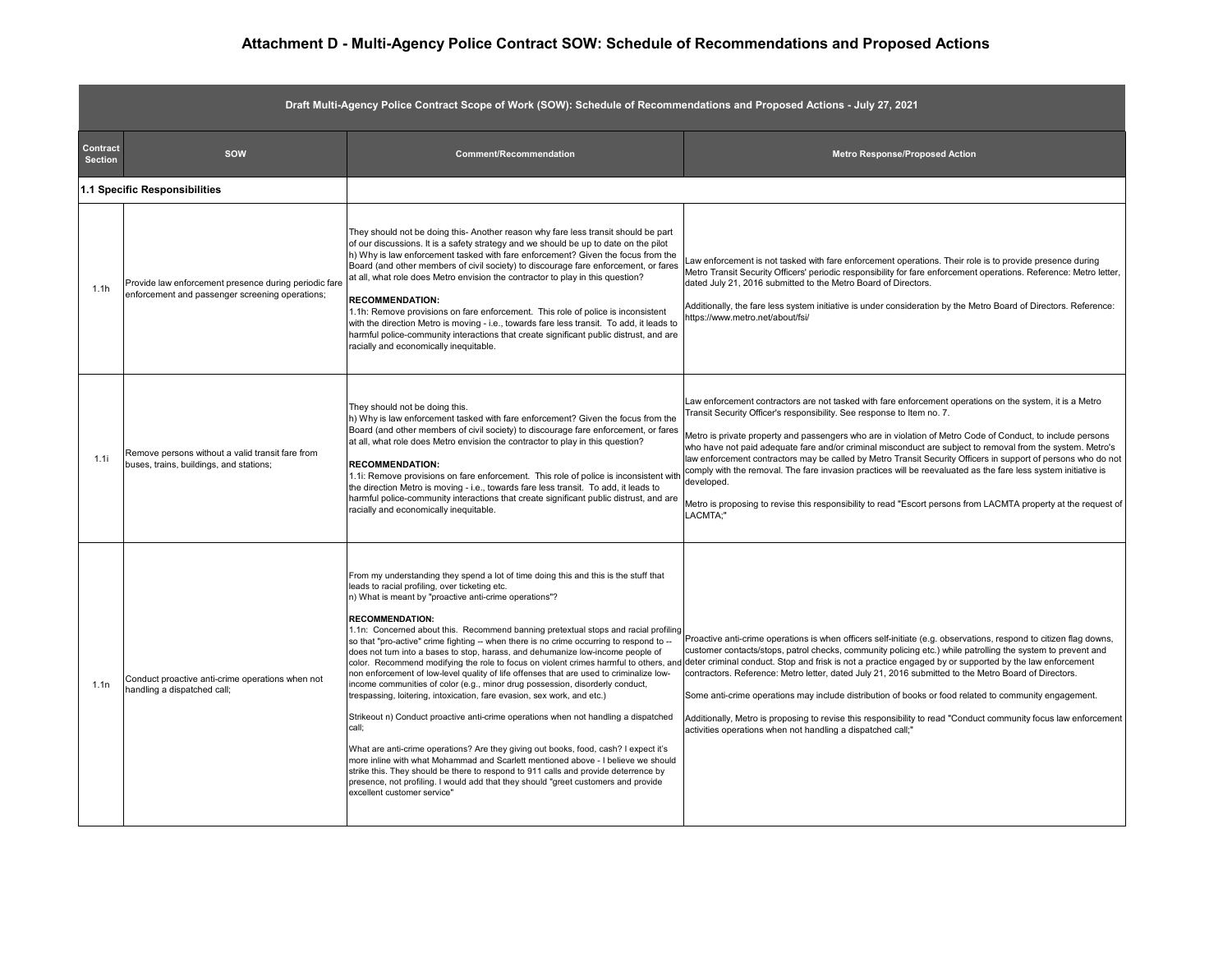## **Attachment D - Multi-Agency Police Contract SOW: Schedule of Recommendations and Proposed Actions**

| Contract<br><b>Section</b>              | <b>SOW</b>                                   | <b>Comment/Recommendation</b>                                                                                                                                                                                                                                                                                                                                                                                                                                                                                                                                                                                                                                                                                                                                                                                                                                                                                                                                                                 | <b>Metro Response/Proposed Action</b>                                                                                                                                                                                                                                                                                                                                                                                                                                                                                                                                                                                                                                                |  |  |  |
|-----------------------------------------|----------------------------------------------|-----------------------------------------------------------------------------------------------------------------------------------------------------------------------------------------------------------------------------------------------------------------------------------------------------------------------------------------------------------------------------------------------------------------------------------------------------------------------------------------------------------------------------------------------------------------------------------------------------------------------------------------------------------------------------------------------------------------------------------------------------------------------------------------------------------------------------------------------------------------------------------------------------------------------------------------------------------------------------------------------|--------------------------------------------------------------------------------------------------------------------------------------------------------------------------------------------------------------------------------------------------------------------------------------------------------------------------------------------------------------------------------------------------------------------------------------------------------------------------------------------------------------------------------------------------------------------------------------------------------------------------------------------------------------------------------------|--|--|--|
| 1.1 <sub>p</sub>                        | impact of homelessness on the transit system | The path program is a great example of a system that leads to permanent housing.<br>METRO should continue and expand contracts with the LA county public health<br>department to create different task forces to address unhoused issues i.e. outreach<br>services, long term recovery, substance abuse etc. I also have questions on where<br>the equity and race office is in all of this? Seems like they should be the ones<br>working with social workers, mental health workers, outreach workers etc.,<br>Collaborate with social service agencies to address the p) What is Metro's desired vision for how the contractor might collaborate in this<br>context? Why is the contractor asked to do this collaboration at all? What data<br>exists to suggest that this contractor might be an effective collaborate to handle this<br>problem?<br><b>RECOMMENDATION:</b><br>1.1p: Suggest adding organizations and non-government social service providers<br>in addition to agencies. | Metro currently works with PATH, LA DOOR and HOME AT LAST, and is open to expanding collaborative<br>partnerships with other CBOs to continue addressing unhoused issues. Metro's new CEO has made<br>homelessness a top priority for the agency and to continue addressing the impact of homelessness on the<br>system law enforcement contractors will continue to collaborate with Metro.<br>Reference: Monthly Metro Board Reports, section "Homeless Outreach Services" submitted to the Metro<br>Board of Directors; 2) https://dmh.lacounty.gov/our-services/countywide-services/eob/ and 3) Los Angeles<br>County Metropolitan Transportation Authority, State of the Agency |  |  |  |
| 1.1q                                    | Enforce LACMTA's Code of Conduct             | Metro needs to invest in infrastructure bathrooms!!!!, trash cans, recycling etc. As<br>well as expand cleaning crew this in itself would help a lot of the code of conduct<br>issues. Can we get a report back on elevator attended program? This is known to<br>reduce defecation etc on elevators. These should be Metro public sector jobs and<br>not contracted out.<br><b>RECOMMENDATION:</b><br>1.1q: Suggest editing this provision so that the role of police is restricted to<br>responding to criminal activity. Code of conduct issues should be within the realm<br>of Transit Ambassadors and Metro Security, unless a code of conduct violation also<br>rises to the level of being a crime.                                                                                                                                                                                                                                                                                   | Infrastructure bathrooms, trash cans, recycling, cleanliness and elevator attended program are are not part of<br>the law enforcement SOW and will be considered elsewhere.<br>Metro is proposing to revise this responsibility to read "Enforce local, state and federal laws and regulations".                                                                                                                                                                                                                                                                                                                                                                                     |  |  |  |
| 1.2 Personnel and Training Requirements |                                              |                                                                                                                                                                                                                                                                                                                                                                                                                                                                                                                                                                                                                                                                                                                                                                                                                                                                                                                                                                                               |                                                                                                                                                                                                                                                                                                                                                                                                                                                                                                                                                                                                                                                                                      |  |  |  |
| 1.2q                                    | g) Fare Collection and Fare Evasion          | <b>RECOMMENDATION:</b><br>1.2g: Suggest eliminating fare collection from scope of work (see comments in 1.1);<br>this implicates training here -- i.e., they should be trained not to conduct fare<br>enforcement activities.<br>Add provisions requiring training on procedural justice, racial and identity profiling,<br>de-escalation, and community-oriented policing.<br>Add provision prohibiting officers assigned to Metro with sustained complaint<br>violations for racial profiling, excessive force, false reporting, or other serious                                                                                                                                                                                                                                                                                                                                                                                                                                           | Metro will remove this responsibility from SOW.<br>Required training for law enforcement contractors will be addressed in the community policing plan, section 3.0<br>of the contract.                                                                                                                                                                                                                                                                                                                                                                                                                                                                                               |  |  |  |

misconduct.